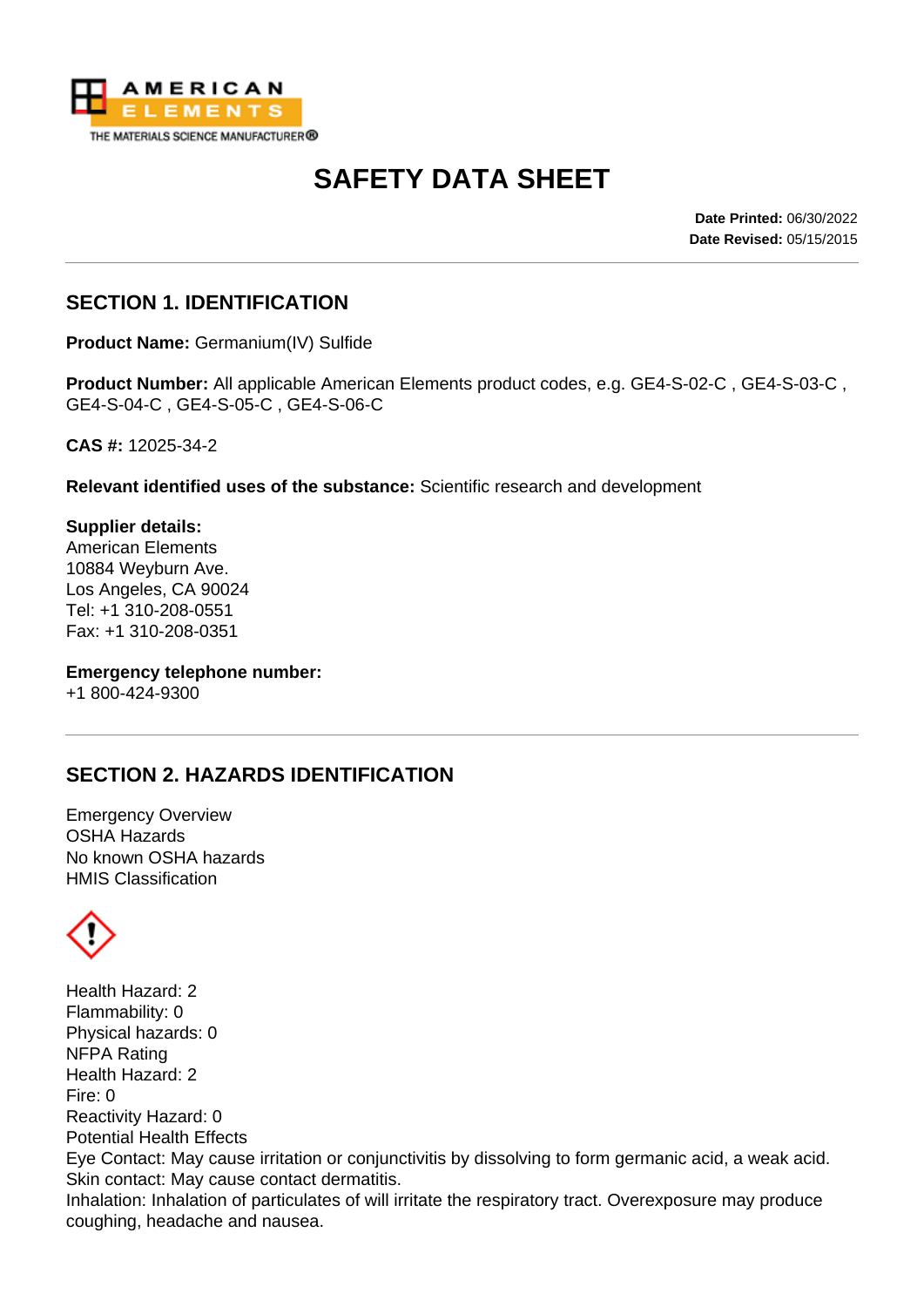Oral Toxicity: No data available

Chronic Toxicity: No specific information has been reported for this compound. Inhalation- Animal studies of germanium compounds indicate morphological changes of the respiratory tract such as thickening of the alveolar partitions and hyperplasia of the lymphatic vessels around the bronchi and blood vessels. Ingestion- Rats fed 100ppm for 14 weeks showed stimulated growth. Those fed 1000ppm showed depressed growth and suffered 50% mortality. Kidney damage has been reported in humans and animals. For selenium compounds, pallor, nervousness, depression and death have been reported for chronic exposure.

# **SECTION 3. COMPOSITION/INFORMATION ON INGREDIENTS**

CAS Number: 12025-34-2 Formula : GeS2 Material: Germanium(IV) Sulfide

# **SECTION 4. FIRST AID MEASURES**

EYES: In case of contact, immediately flush eyes with flowing water for at least 15 minutes. Get medical attention.

SKIN: Flush with water, then wash with soap and water.

INHALATION: Move exposed individual to fresh air. Call a physician.

INGESTION: Never give fluids or induce vomiting if patient is unconscious or having convulsions. Get medical attention.

# **SECTION 5. FIREFIGHTING MEASURES**

Flash Point, COC: Not Flammable Autoignition Temp.: not ignitable Flammability Limits- LEL: NA UEL: NA Extinguishing Media: N/A Special Fire Fighting Procedures: Avoid eye and skin contact. Do not breathe fumes or inhale vapors. Unusual Fire and Explosion Hazards: Irritating fumes vapors may develop when material is mixed with other materials and exposed to elevated temperatures or open flame.

# **SECTION 6. ACCIDENTAL RELEASE MEASURES**

Personal precautions Avoid dust formation. Environmental precautions Do not let product enter drains. Methods for cleaning up Sweep up and shovel. Keep in suitable, closed containers for disposal.

## **SECTION 7. HANDLING AND STORAGE**

**Handling** Provide appropriate exhaust ventilation at places where dust is formed.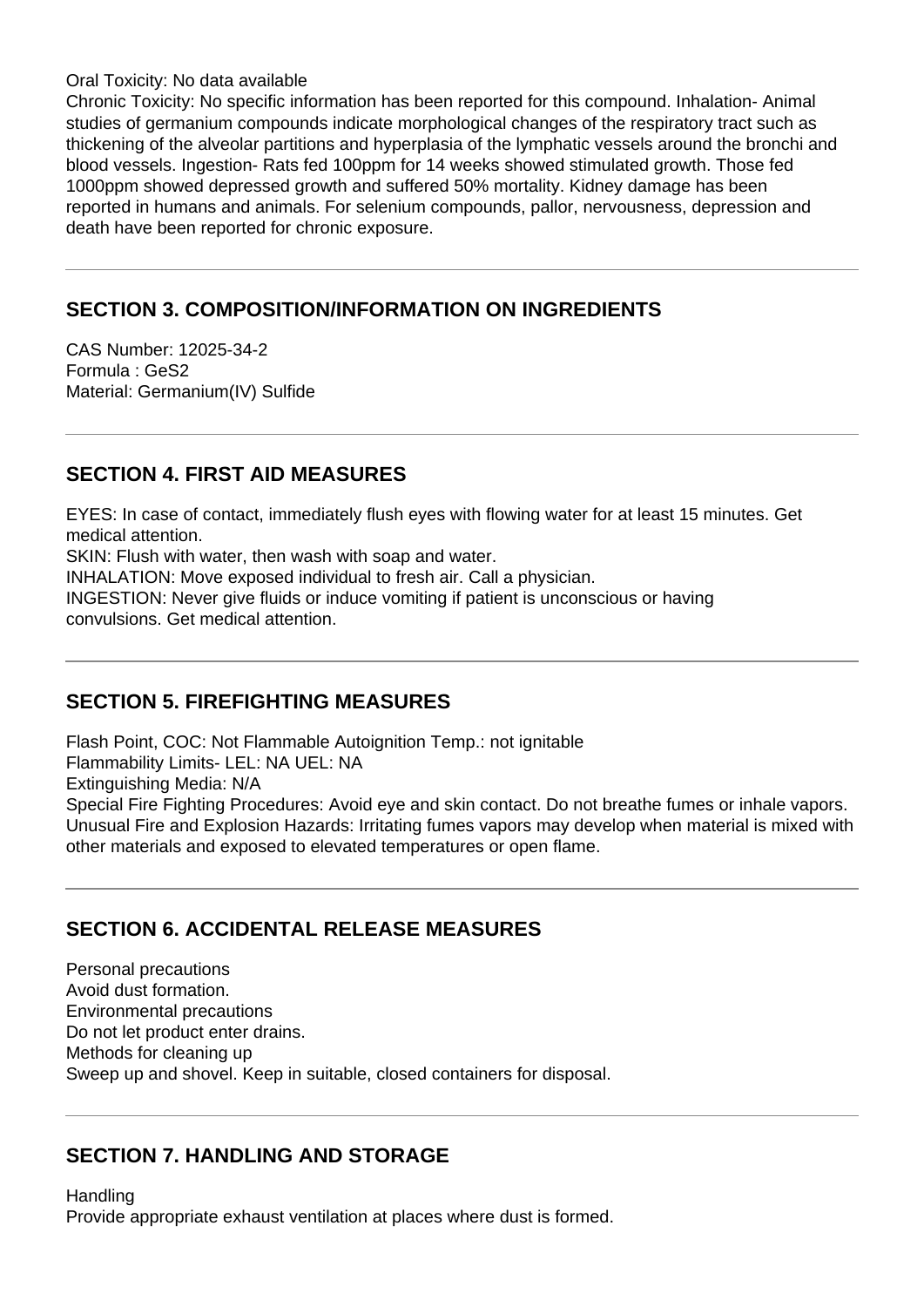# **SECTION 8. EXPOSURE CONTROLS/PERSONAL PROTECTION**

ENGINEERING CONTROLS Safety shower and eye bath. Mechanical exhaust required. PERSONAL PROTECTIVE EQUIPMENT Respiratory: Use respirators and components tested and approved under appropriate government standards such as NIOSH (US) or CEN (EU). Respiratory protection is not required. Where protection from nuisance levels of dusts are desired, use type N95 (US) or type P1 (EN 143) dust masks. Hand: Protective gloves. Eye: Chemical safety goggles. GENERAL HYGIENE MEASURES Wash thoroughly after handling.

# **SECTION 9. PHYSICAL AND CHEMICAL PROPERTIES**

Boiling Point: NA Melting Point: ca 800°C Specific Gravity: 2.94 Vapor Pressure: No data available Vapor Density: NA Solubility in water: insoluble - reacts slowly % volatiles: 0 Evaporation rate: NA Molecular Weight: 136.73 Other: NA Appearance & Color: Tan powder

# **SECTION 10. STABILITY AND REACTIVITY**

Stability: Stable At temperatures >400°C in air oxidizes to germanium dioxide, sulfur and oxides of sulfur.

Incompatibility (materials to avoid): Compatible with most materials Dissolves in strong acid or base. Hazardous decomposition products: Sulfides, germanium oxides.

# **SECTION 11. TOXICOLOGICAL INFORMATION**

Acute toxicity no data available Irritation and corrosion no data available **Sensitisation** no data available Chronic exposure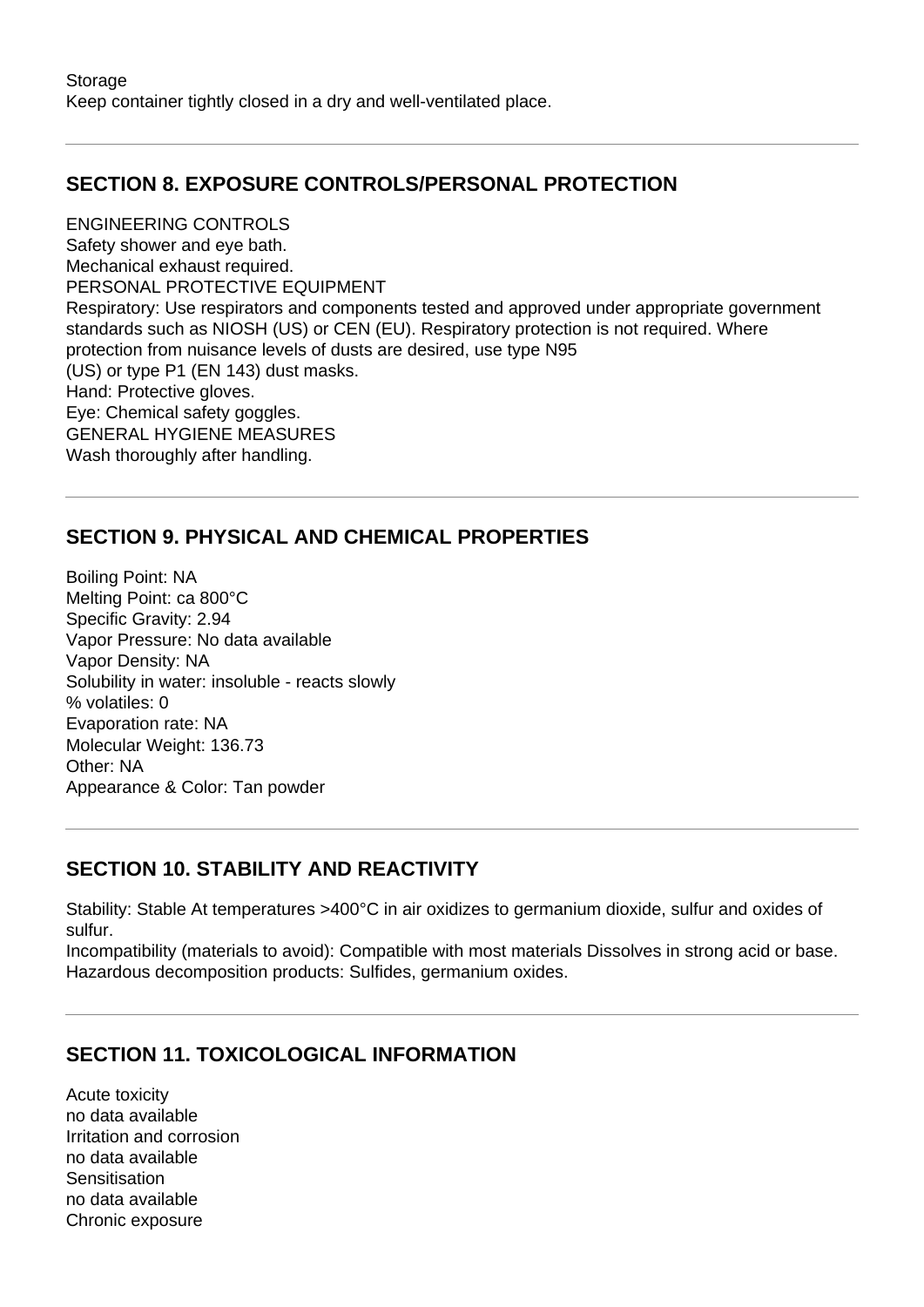IARC: No component of this product present at levels greater than or equal to 0.1% is identified as probable, possible or confirmed human carcinogen by IARC.

ACGIH: No component of this product present at levels greater than or equal to 0.1% is identified as a carcinogen or potential carcinogen by ACGIH.

NTP: No component of this product present at levels greater than or equal to 0.1% is identified as a known or anticipated carcinogen by NTP.

OSHA: No component of this product present at levels greater than or equal to 0.1% is identified as a carcinogen or potential carcinogen by OSHA.

Potential Health Effects

Inhalation May be harmful if inhaled. May cause respiratory tract irritation.

Skin May be harmful if absorbed through skin. May cause skin irritation.

Eyes May cause eye irritation.

Ingestion May be harmful if swallowed.

## **SECTION 12. ECOLOGICAL INFORMATION**

Spill response: May be hazardous to aquatic life if released to open waters. Sweep material while wearing a dust mask. Transfer to a suitable container for disposal.

Recommended Disposal: Dispose of as solid waste. Follow all chemical pollution control regulations. Large quantities may be recycled by return to the Gelest, the manufacturer.

## **SECTION 13. DISPOSAL CONSIDERATIONS**

**Product** Observe all federal, state, and local environmental regulations. Contaminated packaging Dispose of as unused product.

## **SECTION 14. TRANSPORT INFORMATION**

DOT (US) Not dangerous goods IMDG Not dangerous goods IATA Not dangerous goods

#### **SECTION 15. REGULATORY INFORMATION**

OSHA Hazards No known OSHA hazards TSCA Status On TSCA Inventory DSL Status This product contains the following components listed on the Canadian NDSL list. All other components are on the Canadian DSL list. SARA 302 Components SARA 302: No chemicals in this material are subject to the reporting requirements of SARA Title III,